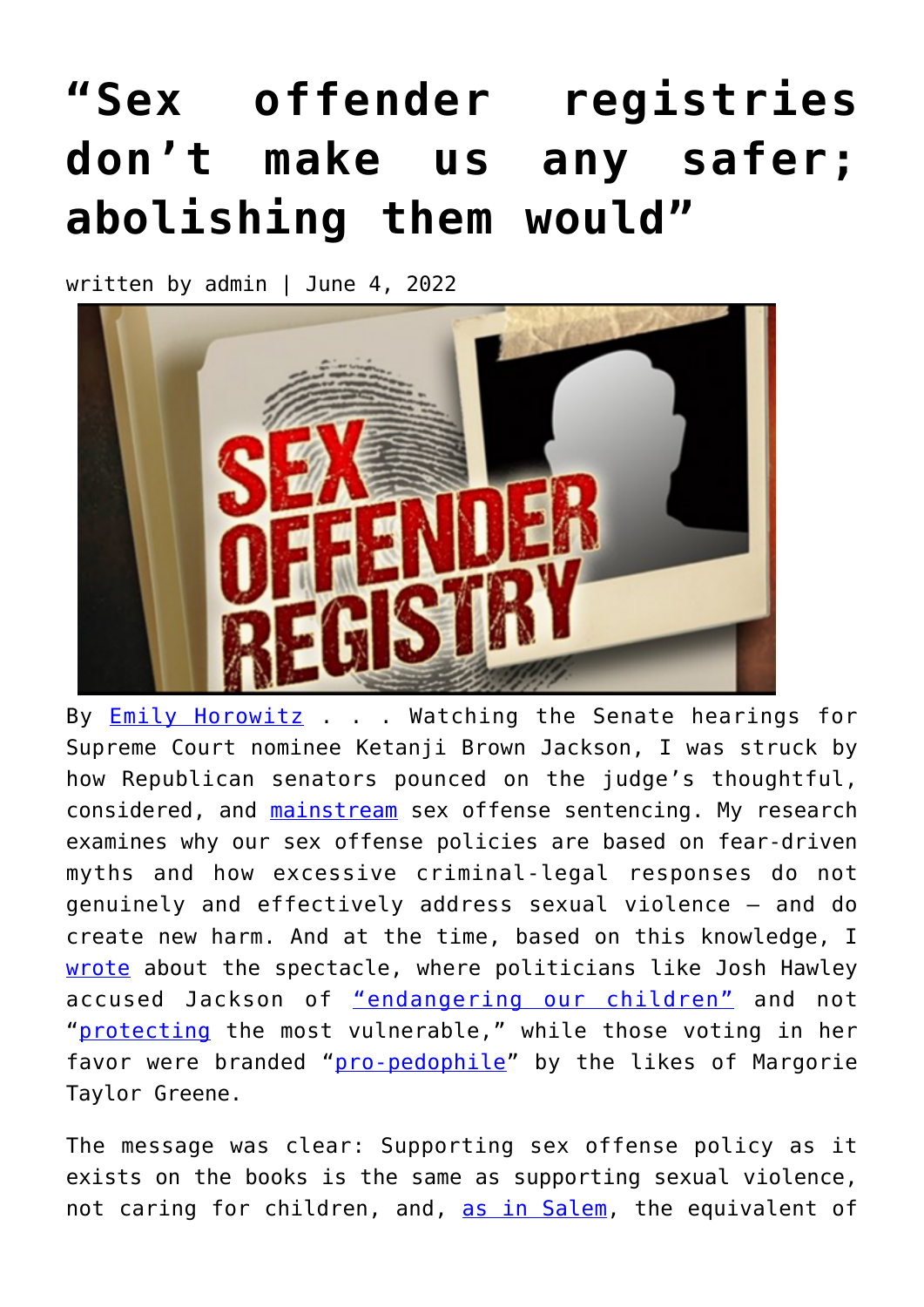being someone who sexually offends.

[Since 1994](https://smart.ojp.gov/sorna/current-law/legislative-history), ostensibly in the name of public safety, legislators passed sweeping federal, state, and local laws imposing onerous requirements and restrictions on people who have completed sentences for sex-offense convictions. On pain of further punishment and incarceration, these provisions require their names' inscription on registries easily consultable by the public, notification of their moving into a new community, and restrictions on residency, travel, work, and presence. In practice, these burdens fail to reduce recidivism while subjecting those on them to never-ending state surveillance; even after sentence completion, not adhering to the myriad of complex and ever-changing rules, such as failure to update personal information to law enforcement, can result in reincarceration. An example: A 62 year-old, last convicted of a sex offense in 1989, and off probation since the mid-1990s with no sexual re-offense, received two years in prison for [failing to update his](https://www.justice.gov/usao-sd/pr/todd-county-man-sentenced-failure-register-sex-offender-0) [registration](https://www.justice.gov/usao-sd/pr/todd-county-man-sentenced-failure-register-sex-offender-0) in 2020.

For almost three decades, the [Sex-Offender Registration and](https://smart.ojp.gov/sorna/current-law) [Notification Act,](https://smart.ojp.gov/sorna/current-law) also known as SORNA, has subjected millions with sex-offense convictions to a period or even a lifetime of being openly named, shamed, and essentially banished from society.

As I argue here, and in greater detail in my forthcoming book, *From Rage to Reason: Why We Need Sex Crime Laws Based on Facts, Not Fear*, the experiences of those convicted of sex offenses starkly reveal what happens when our society gets drunk on punishment. In my work, I focus exclusively on the post-sentence, public, and specialized punishments to which those convicted of sex offenses are subject. I do not question the need for them to be held accountable or to be prosecuted in the criminal legal system. Those decisions have their place, but they are not the focus of my work. What I address, instead, is the enhanced and extraordinary civil and criminal